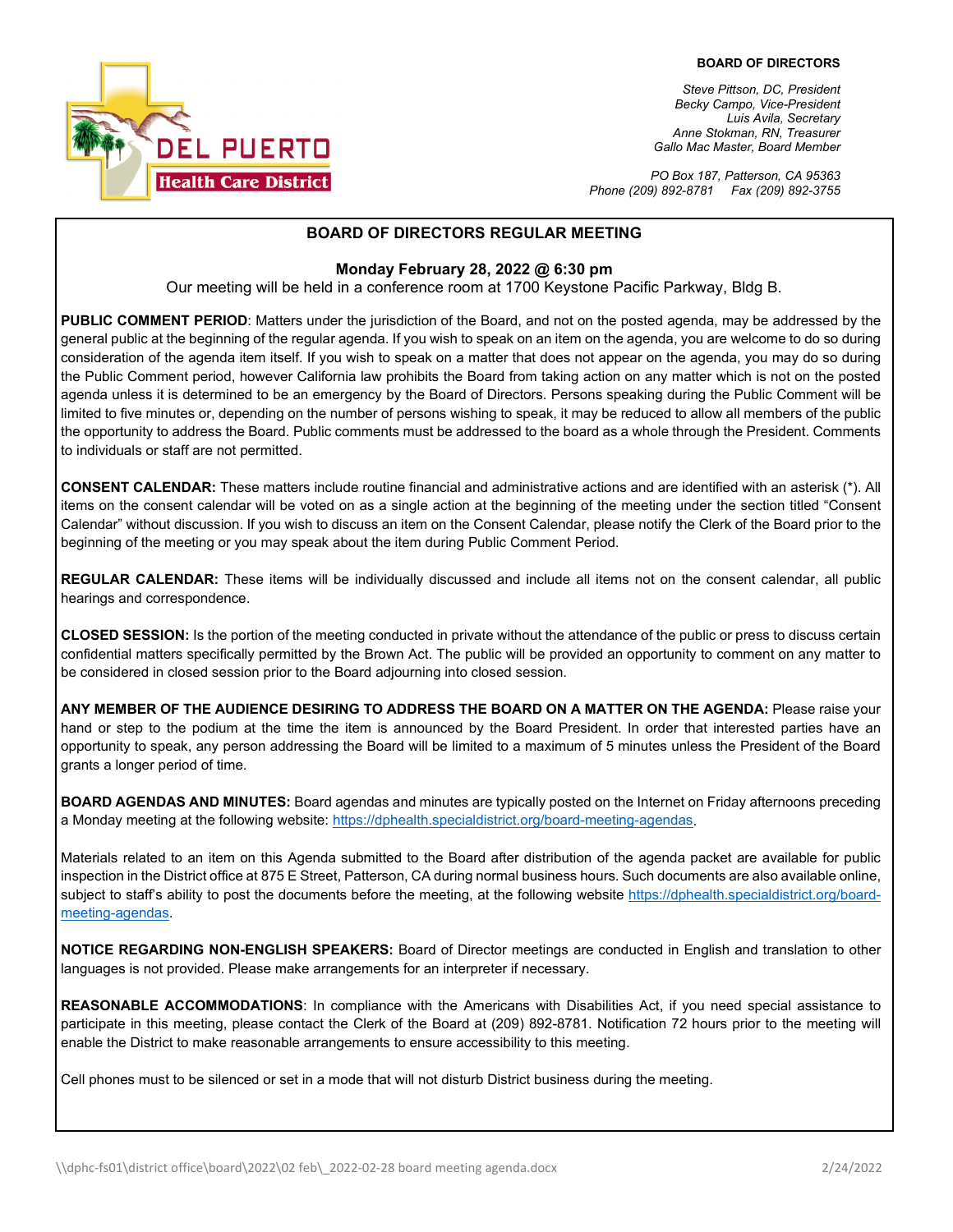# **Del Puerto Health Care District Board of Directors February 28, 2022 Board Meeting Agenda Page 2 of 3**

## 1. **Call to Order**

- 2. **Pledge of Allegiance**
- 3. **Board of Directors Roll Call**

### 4. **Reading of the** *Draft* **Mission Statement**

*"The District's primary mission is to deliver quality, personalized, and compassionate health care and build partnerships that expand healthcare services for our West Side communities."*

- 5. **Public Comment Period** *[Members of the public may address the Board on any issues on the Consent Calendar and items not listed on the agenda that are within the purview of the District. Commends on matters that are list on the agenda may be made at the time the Board is considering each item. Each speaker is allowed a maximum of five minutes. Board members may not comment or acting on items not on the agenda.]*
- 6. **Declarations of Conflict** *[Board members disclose any conflicts of interest with agenda items]*

# 7. **Approval of Agenda Action**

*[\*Directors may request any consent calendar item be moved to regular calendar or change the order of the agenda items.]*

| 8.  |                      | Public Hearing #4 - Election Zones [discuss and revise the draft maps]<br>A. Presentation by Consultant Jeff Tilton, PhD, National Demographics Corporation<br><b>B.</b> Board Comments<br>C. Public Comments<br>D. Final Map Selection - March 28, 2022, Board Meeting                                                                                                                                                                                                                                                                                                               |                                                                                                                |                                           | <b>Information</b> |  |
|-----|----------------------|---------------------------------------------------------------------------------------------------------------------------------------------------------------------------------------------------------------------------------------------------------------------------------------------------------------------------------------------------------------------------------------------------------------------------------------------------------------------------------------------------------------------------------------------------------------------------------------|----------------------------------------------------------------------------------------------------------------|-------------------------------------------|--------------------|--|
| 9.  |                      | Presentation - CSDA Update, Dane Wadle                                                                                                                                                                                                                                                                                                                                                                                                                                                                                                                                                |                                                                                                                | <b>Information</b>                        |                    |  |
| 10. | D.<br>Е.<br>F.<br>G. | <b>Consent Calendar*</b> [Routine committee reports, minutes, and non-controversial items]<br>A. *Approve Board Meeting Minutes January 31, 2022<br>B. *Accept Finance Committee Minutes January19, 2022<br>C. * Accept Financial Reports - Jan 31, 2022<br>*Approve FY21-22 Budget Mid-Year Revision<br>*Continuing Resolution 2022-02 Option to Continue Use of Emergency Meeting Protocols<br>*Update Investment Policy to remove length of investment restrictions<br>*Adopt Cycle 3 Restatement for Retirement Plan-001<br>H. *Resolution 2022-04 Declare 2014 Ambulance Surplus |                                                                                                                |                                           |                    |  |
| 11. |                      | <b>Regular Calendar</b><br>A. *Any Consent calendar items moved to regular calendar<br><b>B.</b> District General Counsel Contract Renewal<br>C. Approval to obtain a Design-Build Legal Opinion                                                                                                                                                                                                                                                                                                                                                                                      |                                                                                                                |                                           |                    |  |
| 12. | <b>Reports</b>       | A. Employee Anniversaries & New Hires<br>Ambulance:<br>Health Center:                                                                                                                                                                                                                                                                                                                                                                                                                                                                                                                 | <b>February</b><br>Chuck Coelho (PT)<br>Lori Valdovinos (PT)<br>Susi Perez<br>Yesenia Sanchez<br>Laura Palafox | Years<br>10<br>10<br>6<br>7<br><b>New</b> |                    |  |
|     |                      | B. West Side Health Care Task Force - Director Avila                                                                                                                                                                                                                                                                                                                                                                                                                                                                                                                                  |                                                                                                                |                                           |                    |  |

- C. Del Puerto Hospital Foundation Director Mac Master
- D. Legislative Advocacy Committee Director Avila and Campo